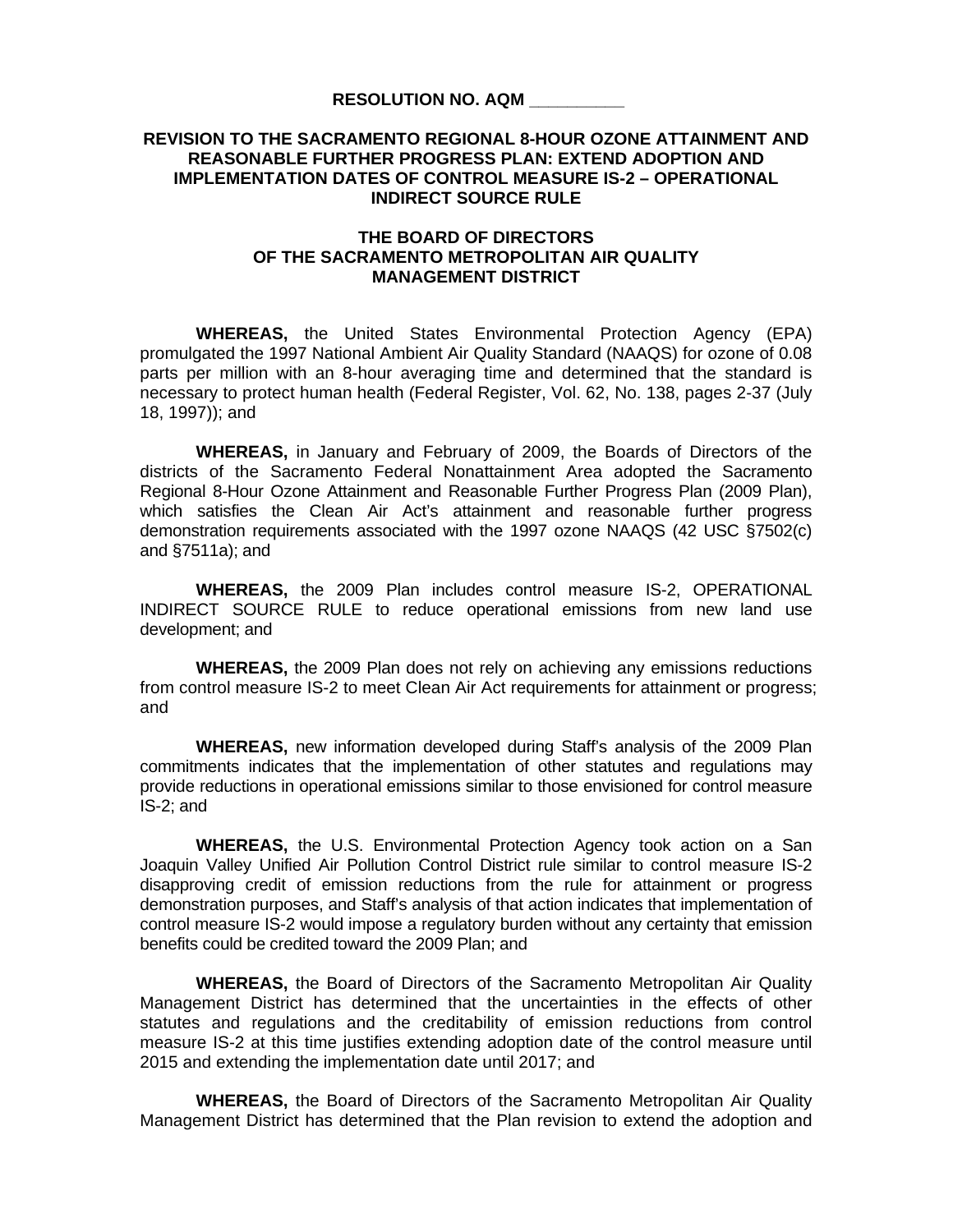Board Resolution Sacramento Regional 8-Hour Ozone Attainment and Reasonable Further Progress Plan Extend Adoption and Implementation Dates of Control Measure IS-2 October 27, 2011, Page 2

implementation dates of control measure IS-2 will not change the attainment demonstration or interfere with attainment (42 USC §7502(c)(1) and §7511a(c)(2)); and

**WHEREAS,** the Board of Directors of the Sacramento Metropolitan Air Quality Management District has determined that the Plan revision will not interfere with the reasonable further progress (42 USC §7511a(c)(2)(B) and (C)); and

**WHEREAS,** the Board of Directors of the Sacramento Metropolitan Air Quality Management District has determined that the Plan revision does not change the conclusion that the 2009 Plan includes all reasonably available control measures (42 USC §7502(c)(1)); and

**WHEREAS,** the Board of Directors of the Sacramento Metropolitan Air Quality Management District has determined that the Plan revision does not change the 2009 Plan Clean Air Act contingency measures (42 USC §7502(c)(9) and §7511a(c)(9)); and

**WHEREAS,** the Board of Directors of the Sacramento Metropolitan Air Quality Management District held a noticed public hearing on October 27, 2011 and considered public comment on the proposed Plan revision (42 USC §7410(I)); and

**WHEREAS,** the Board of Directors of the Sacramento Metropolitan Air Quality Management District has maintained records of the revision proceedings; and

**WHEREAS,** this action is exempt from CEQA by California Code of Regulations Title 14, Chapter 3, Section 15162(a)(1) – Subsequent Environmental Impact Reports and Negative Declarations, because the project does not require any changes to the Final Environmental Impact Report for the 2009 Sacramento Regional Non-Attainment Area 8-Hour Ozone Attainment and Reasonable Further Progress Plan (March 26, 2009).

**NOW, THEREFORE, BE IT RESOLVED** that the Board of Directors of the Sacramento Metropolitan Air Quality Management District determines the revision to the Plan is exempt from CEQA; and

**BE IT FUTHER RESOLVED** that the Board of Directors of the Sacramento Metropolitan Air Quality Management District approves and adopts the proposed revision to the 2009 Sacramento Regional 8-Hour Ozone Attainment and Reasonable Further Progress Plan to extend the adoption date and implementation date of control measure IS-2, OPERATIONAL INDIRECT SOURCE RULE until 2015 and 2017, respectively; and

**BE IT ORDERED** that the Board of Directors of the Sacramento Metropolitan Air Quality Management District directs Staff to forward the adopted revision and all necessary supporting documents to the California Air Resources Board for its approval and subsequent submittal to U.S. EPA for final approval as a revision to the State Implementation Plan.